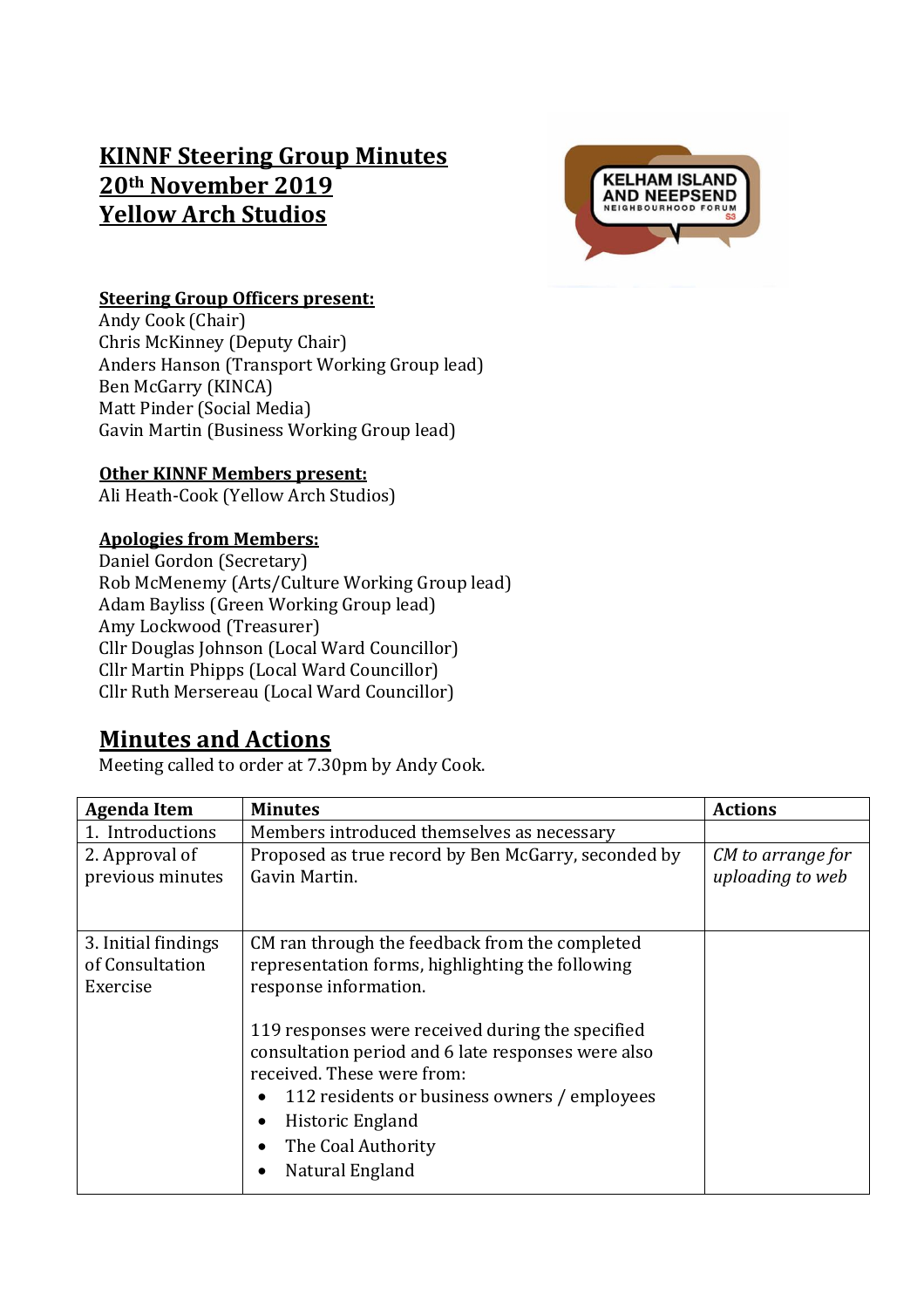| National Grid<br>٠                                                                              |  |
|-------------------------------------------------------------------------------------------------|--|
| DLP Ltd.                                                                                        |  |
| Sheffield City Council Estates promoting 4 sites<br>٠                                           |  |
| DLP Ltd. promoting 1 site<br>$\bullet$                                                          |  |
|                                                                                                 |  |
|                                                                                                 |  |
| 01 Which of these things do you think should be the                                             |  |
| most important drivers in how Kelham Island and                                                 |  |
| Neepsend should change?                                                                         |  |
| 83.9% of respondents - Introduce greater levels of                                              |  |
| greenery to the area                                                                            |  |
| 77.1% of respondents - Protect historic character of the                                        |  |
| area                                                                                            |  |
| 58.5% of respondents - Introduce more public spaces                                             |  |
| <u>Q3 Scale of Development – What is your view on the</u>                                       |  |
| following statements?                                                                           |  |
| 80 respondents - Agree with the statement that                                                  |  |
| development should respect the industrial character of                                          |  |
| the area                                                                                        |  |
| 80 respondents - Strongly disagree with the statement                                           |  |
| that height of new development doesn't matter                                                   |  |
| 66 respondents - Disagree with the statement that they                                          |  |
| don't want to see new development                                                               |  |
| 55 respondents - Agree with the statement that tall                                             |  |
| buildings are ok but not taller than the historic                                               |  |
| streetscape                                                                                     |  |
|                                                                                                 |  |
| <u>Q4 Type of Uses - What is your view on the following</u>                                     |  |
| statements?                                                                                     |  |
| 62 respondents - Disagree with the statement that<br>houses and businesses should be kept apart |  |
| 53 respondents - Agree with the statement that missed                                           |  |
| use development is my preference                                                                |  |
| 57 respondents - Agree with the statement that streets                                          |  |
| should have active frontages                                                                    |  |
|                                                                                                 |  |
| <u>Q5 Materials and Design – What is your view on the</u>                                       |  |
| following statements?                                                                           |  |
| 48 respondents - Disagree with the statement that new                                           |  |
| buildings should stand out from existing buildings                                              |  |
| 59 respondents - No view on the statement that modern                                           |  |
| materials are my preference                                                                     |  |
| 50 respondents - Agree with the statement that                                                  |  |
| traditional materials should be used                                                            |  |
| Q6 Type of tenure - What is your preference?                                                    |  |
| 86 respondents - Mix of tenures                                                                 |  |
| 37 respondents - Flats / houses to buy                                                          |  |
|                                                                                                 |  |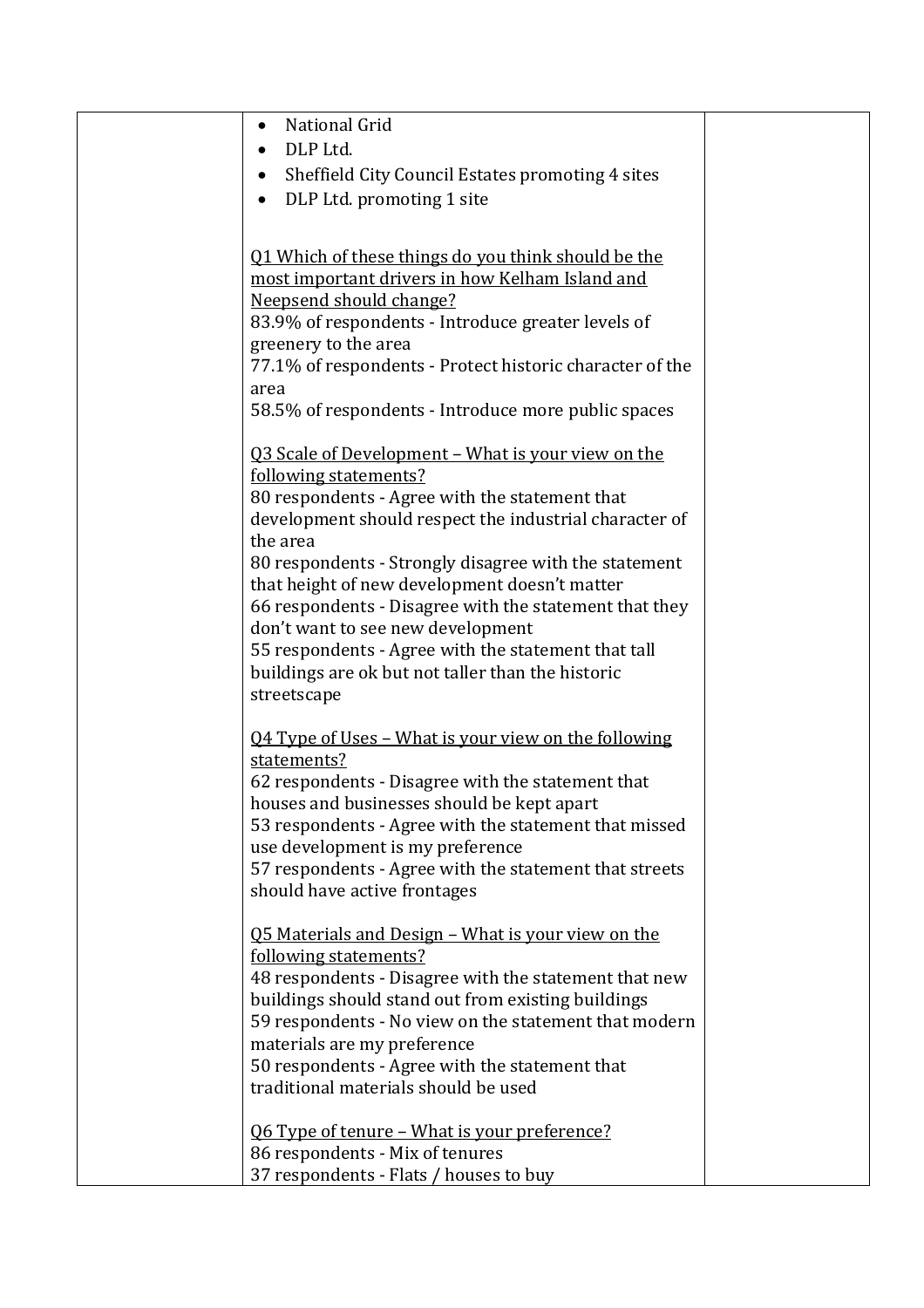| Only 8 respondents - Flats / houses to rent                                                                      |  |
|------------------------------------------------------------------------------------------------------------------|--|
| <u> Q7 Size of residential accommodation - What is your</u>                                                      |  |
| preference?                                                                                                      |  |
| 65 respondents - Plan for more 3 bedroom units                                                                   |  |
| 48 respondents - Plan for more 2 bedroom units                                                                   |  |
| Only 11 respondents - Plan for more 1 bedroom units                                                              |  |
| Quite a lot of respondents asking for a mix of sizes                                                             |  |
| <u>Q8 Size of business accommodation - What is your</u>                                                          |  |
| preference?                                                                                                      |  |
| 82 respondents - Plan for more retail                                                                            |  |
| 70 respondents - Plan for more start up units                                                                    |  |
| 09 Construction and facilities - What is your                                                                    |  |
| preference?                                                                                                      |  |
| 97 respondents - Developments should aid the                                                                     |  |
| development of cycling and walking networks                                                                      |  |
| 96 respondents - Developments should incorporate                                                                 |  |
| renewable energy generation                                                                                      |  |
| 94 respondents - Developments should provide new                                                                 |  |
| public spaces                                                                                                    |  |
| 010 What, if any, new facilities, shops or services do                                                           |  |
| you think we should plan for?                                                                                    |  |
| 100 respondents - Public Spaces                                                                                  |  |
| 82 respondents - Doctor surgery                                                                                  |  |
| 72 respondents - Post office                                                                                     |  |
| 011 What, if any, type of buildings do you think we                                                              |  |
| should protect?                                                                                                  |  |
| 114 respondents - Historic buildings                                                                             |  |
| 101 respondents - Open Spaces                                                                                    |  |
| 88 respondents - Buildings that provide community                                                                |  |
| uses                                                                                                             |  |
| 012 What features or areas of the Kelham Island and                                                              |  |
| Neepsend environment and public realm should we                                                                  |  |
| protect or enhance?                                                                                              |  |
| 116 respondents - River Don                                                                                      |  |
| 108 respondents - Wildlife features                                                                              |  |
| 105 respondents - Trees                                                                                          |  |
|                                                                                                                  |  |
| This information was discussed by the Steering Group                                                             |  |
| and the strong response from residents of the area was<br>noted. Key items noted was the continuing request from |  |
| residents for greater greenery in the Neighbourhood                                                              |  |
| Area and for the historic character of the area to be                                                            |  |
| respected. Consultation feedback highlighted the strong                                                          |  |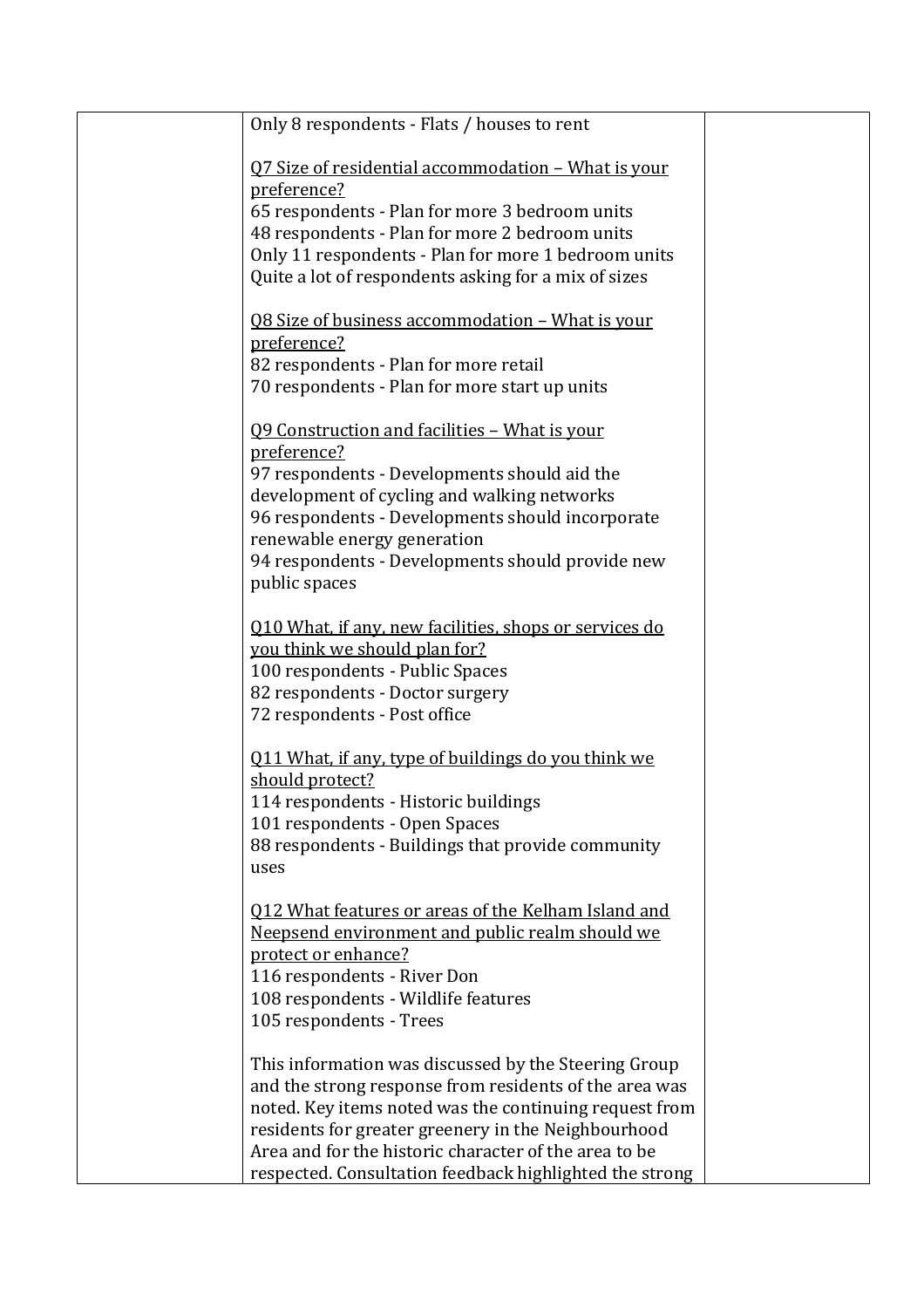|        | desire for new developments to be mixed use in nature<br>and to provide more family style residential units.<br>Within Q2 regarding a vision for the Neighbourhood<br>Plan, the Steering Group noted that a common theme<br>from the consultation responses was that the area<br>should be seen as a community and not just as a quarter<br>where people come to socialise/drink and that<br>residential development should not push out existing<br>businesses.                                                                                                                                                                                                                                                                                                                                                                                                                                |                                                                                                                                                                                                                                                      |
|--------|-------------------------------------------------------------------------------------------------------------------------------------------------------------------------------------------------------------------------------------------------------------------------------------------------------------------------------------------------------------------------------------------------------------------------------------------------------------------------------------------------------------------------------------------------------------------------------------------------------------------------------------------------------------------------------------------------------------------------------------------------------------------------------------------------------------------------------------------------------------------------------------------------|------------------------------------------------------------------------------------------------------------------------------------------------------------------------------------------------------------------------------------------------------|
|        | CM highlighted the response from Historic England in<br>which they stated their surprise that heritage did not<br>feature as a Working Group in response to the<br>significance of Kelham Island's historic environment.<br>BM noted that the Working Group themes had been<br>derived from the KINCA survey dating from 2017,<br>which didn't specifically mention heritage. AC noted<br>that heritage did however feature strongly within the<br>initial consultation exercise feedback. CM suggested<br>that it would be appropriate in light of this feedback to<br>expand the Arts / Culture Working Group to include<br>Heritage. This suggestion was considered and agreed<br>unanimously by the Steering Group members. It was<br>also agreed that due to expanded scope a job-share<br>officer should be sought to support RM.<br>CM advised that he would be preparing a Consultation | Expand scope of<br><b>Working Group to</b><br>Heritage / Arts /<br>Culture.<br><b>Steering Group</b><br>members to<br>consider potential<br>job-share officer<br>for Heritage / Arts<br>/ Culture Working<br>Group.<br>CM to prepare<br>Consultation |
|        | Statement setting out the responses in more detail in<br>the forthcoming weeks.                                                                                                                                                                                                                                                                                                                                                                                                                                                                                                                                                                                                                                                                                                                                                                                                                 | Statement before<br>January Steering<br>Group meeting.                                                                                                                                                                                               |
|        | To support this work, AC asked members of the<br>Steering Group to familiarise themselves with the<br>detailed responses and for Working Group Leads in<br>particular to look at the comments relating to their<br>areas and to send their thoughts to all Steering Group<br>members.<br>CM advised that the feedback from this consultation                                                                                                                                                                                                                                                                                                                                                                                                                                                                                                                                                    | <b>Steering Group</b><br>members to<br>consider and send<br>thoughts before<br>January Steering<br>Group meeting.                                                                                                                                    |
|        | would inform the options that will be developed for<br>public consultation in 2020.                                                                                                                                                                                                                                                                                                                                                                                                                                                                                                                                                                                                                                                                                                                                                                                                             |                                                                                                                                                                                                                                                      |
| 4. AOB | It was noted that KINNF needed greater engagement<br>with the existing business community.                                                                                                                                                                                                                                                                                                                                                                                                                                                                                                                                                                                                                                                                                                                                                                                                      | AC to set up KI&N<br><b>Business Forum</b><br>meeting -<br>provisional<br>scheduled for Mid-<br>Jan 2020                                                                                                                                             |